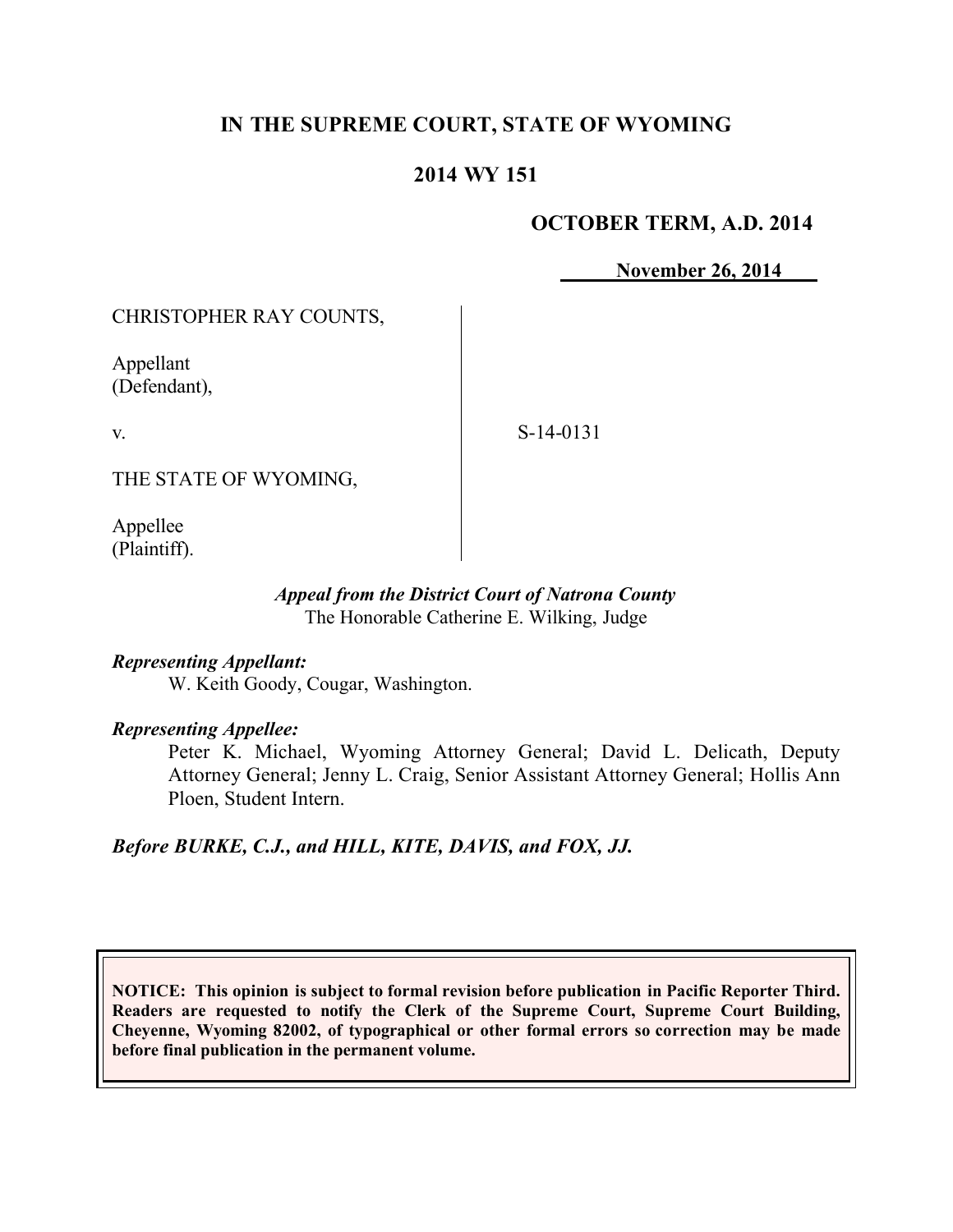### **KITE, Justice.**

 $\overline{a}$ 

[¶1] After a jury found Christopher Ray Counts guilty of aggravated burglary and kidnapping and found him to be a habitual criminal, the district court sentenced him to two concurrent life sentences. Mr. Counts appealed and this Court affirmed the conviction. *Counts v. State*, 2012 WY 70, 277 P.3d 94 (Wyo. 2012) (*Counts I)*. Mr. Counts later filed a motion to correct an illegal sentence<sup>1</sup> on the ground that one of the convictions relied upon for the habitual criminal determination and the life sentences occurred when he was only sixteen years old. He asserted consideration of that offense to impose a life sentence is unconstitutional under *Miller v. Alabama*, 567 U.S. \_\_\_, 132 S. Ct. 2455, 183 L. Ed. 2d 407 (2012). We affirm.

### **ISSUES**

[¶2] Mr. Counts states the issue for our determination as:

Did the district court err when it denied [the] motion to correct illegal and unconstitutional sentence pursuant to Rule 35(a) W.R.Cr.P.?

We summarize the State's lengthy statement of the issues as follows:

I. Whether the Court should summarily affirm the district court's order because Mr. Counts' brief does not comply with the requirements of W.R.A.P. 7.01.

II. Whether the district court violated the Eighth Amendment of the United States Constitution when it considered Mr. Counts' juvenile conviction as one of the three convictions necessary to enhance his sentence to life in prison under the habitual offender statute.

III. Whether this Court should apply the amended habitual criminal statute retroactively to Mr. Counts' sentence.

## **FACTS**

<sup>&</sup>lt;sup>1</sup> After this Court's decision in *Counts I* and before the motion to correct illegal sentence, Mr. Counts also filed a petition for post-conviction relief claiming his trial counsel was ineffective. The district court denied the petition and Mr. Counts filed a petition for writ of review with this Court. We granted the petition, reversed the district court's order and remanded for consideration of the matter in light of Wyo. Stat. Ann. § 7-14-102(b) (LexisNexis 2013) and to address Mr. Count's request for additional time to investigate and file an amended petition. The matter is pending.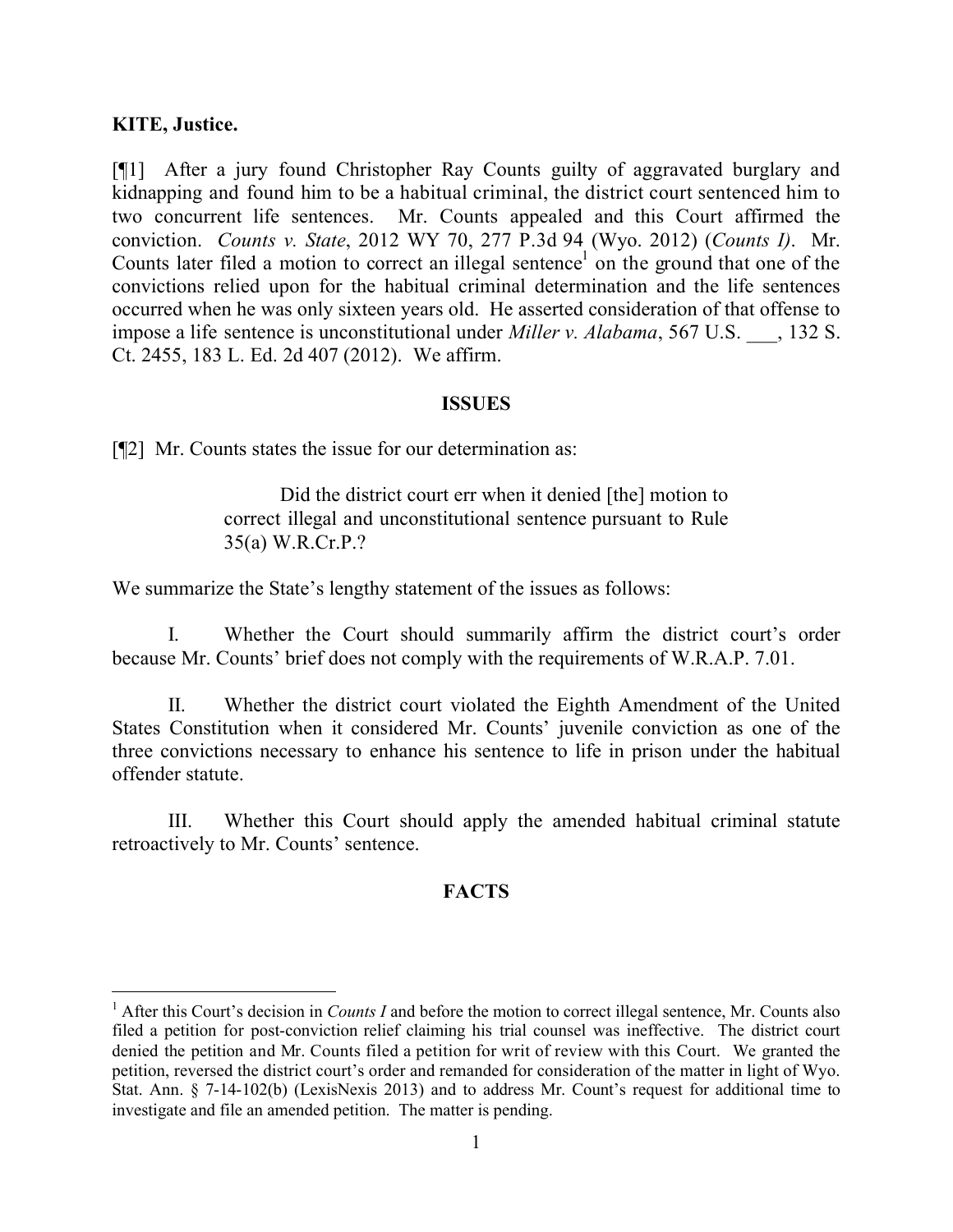[¶3] A jury found Mr. Counts guilty of aggravated burglary and kidnapping in 2011. The jury also found him to be a habitual criminal pursuant to Wyo. Stat. Ann. § 6-10-201 (LexisNexis 2009) based upon evidence that he had three prior felony convictions. One of those convictions was for burglary committed when Mr. Counts was sixteen years old. At the time of Mr. Counts' trial, the habitual criminal statute provided:

## **§ 6-10-201. "Habitual criminal" defined; penalties.**

(a) A person is an habitual criminal if:

(i) He is convicted of a violent felony; and

(ii) He has been convicted of a felony on two (2) or more previous charges separately brought and tried which arose out of separate occurrences in this state or elsewhere.

 (b) An habitual criminal shall be punished by imprisonment for:

(i) Not less than ten (10) years nor more than fifty (50) years, if he has two (2) previous convictions;

(ii) Life, if he has three (3) or more previous convictions.

(Emphasis added.) Because Mr. Counts had three previous convictions, the district court sentenced him to concurrent life sentences for the aggravated burglary and kidnapping convictions as required by  $\delta$  6-10-201(b)(ii). On direct appeal, this Court affirmed his convictions and sentences on May 22, 2012. *Counts I.*

[¶4] Just over a year later, the United States Supreme Court decided *Miller*, 567 U.S. \_\_\_, 132 S. Ct. at 2469, in which it held that "the Eighth Amendment forbids a sentencing scheme that mandates life in prison without possibility of parole for juvenile offenders." A few months later, it issued *Bear Cloud v. Wyoming*, U.S. , 133 S. Ct. 183, 184 L. Ed. 2d 5 (2012), in which it vacated our decision in *Bear Cloud v. State*, 2012 WY 16, 275 P.3d 377 (Wyo. 2012) (*Bear Cloud I*), and remanded the case to this Court for further consideration in light of *Miller*, 567 U.S. \_\_\_, 132 S. Ct. 2455. Ultimately, this Court applied *Miller* in *Bear Cloud v. State*, 2014 WY 113, ¶ 33, 334 P.3d 132, 141-42 (Wyo. 2014) (*Bear Cloud III*) to hold that in cases involving juvenile offenders facing the functional equivalent of a sentence of life without parole an individualized sentencing hearing is required and the sentencing court must consider the mitigating characteristics of youth.

[¶5]Meanwhile, in 2013, the legislature amended § 6-10-201(b)(ii) as follows:

(b) An habitual criminal shall be punished by imprisonment for:

. . . .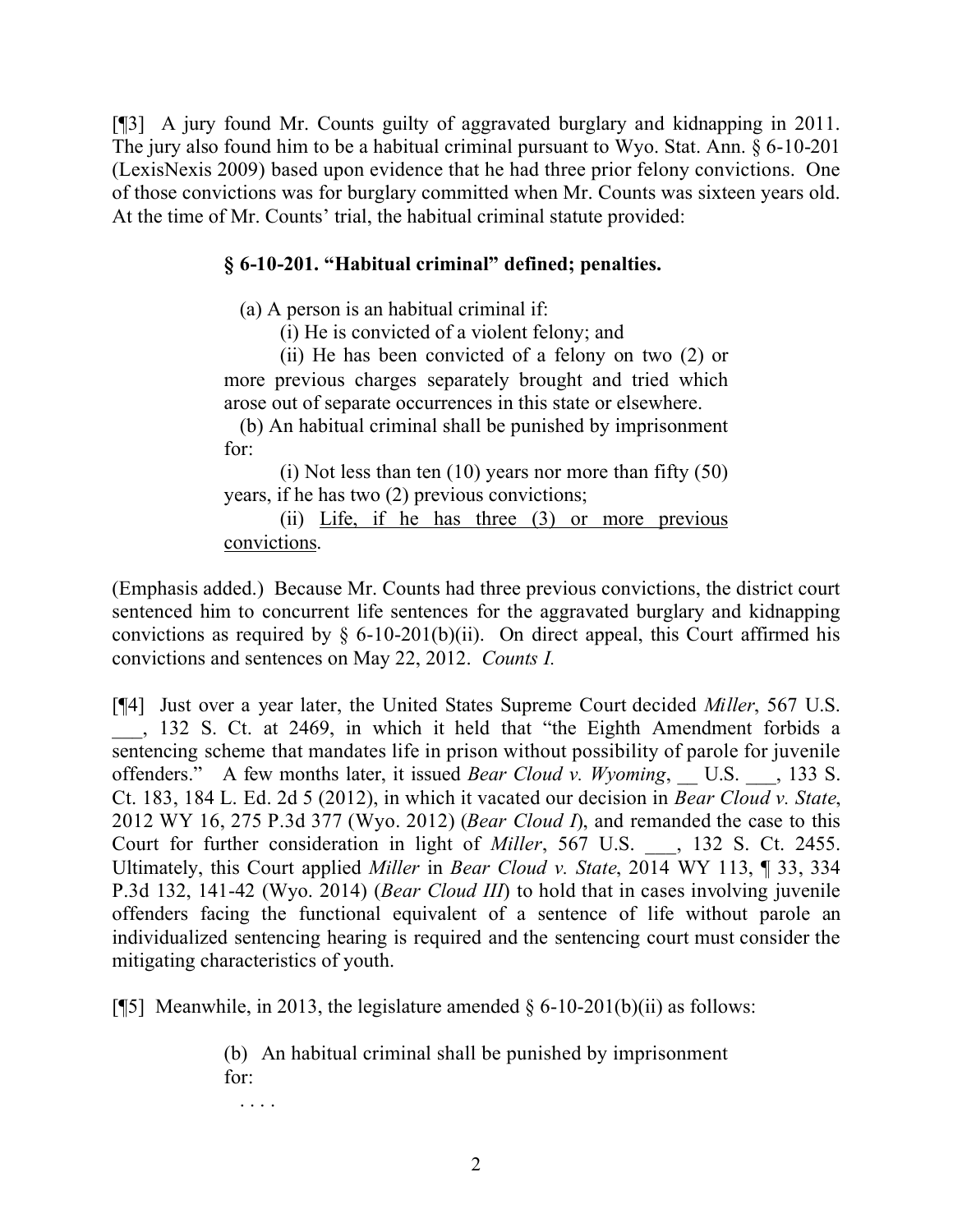(ii) Life, if he has three (3) or more previous convictions for offenses committed after the person reached the age of eighteen (18) years of age.

(Emphasis added.) The effective date of the amendment was July 1, 2013.

[¶6] In November of 2013, Mr. Counts filed his motion to correct an illegal sentence. He argued that his sentence was unconstitutional because *Miller* forbids mandatory life sentences for juvenile offenders without consideration of the mitigating factors of youth. He asserted the mandatory life sentences imposed on him as a result of an offense he committed as a juvenile violated *Miller*. Mr. Counts argued the legislature recognized the unconstitutionality of the statute when it amended the habitual criminal statute to preclude consideration of juvenile offenses for purposes of life sentences.

[¶7] The district court denied the motion, concluding that *Miller* does not affect sentencing enhancements applied to adults based on habitual behavior even if one of the previous convictions relied upon in enhancing the sentence was committed when the defendant was a juvenile. Mr. Counts appealed the district court order.

## **STANDARD OF REVIEW**

[¶8] This Court reviews *de novo* the question of whether a sentence violates the Eighth Amendment's prohibition against cruel and unusual punishment. *Sen v. State*, 2013 WY 47, ¶ 43, 301 P.3d 106, 122 (Wyo. 2013). The question of whether a statute applies retroactively is a question of law and is also reviewed *de novo*. *Mullinax Concrete Serv. Co. v. Zowada*, 2012 WY 55, ¶ 5, 275 P.3d 474, 476 (Wyo. 2012).

## **DISCUSSION**

[¶9] We consider first the State's contention that Mr. Counts' brief is so lacking in compliance with W.R.A.P. 7.01 that we should not address his claims and should summarily affirm the district court's order. This Court has on occasion summarily affirmed a district court order when an appellant has failed to comply with the appellate rule. *See, for example*, *Kelly v. Watson*, 2003 WY 127, ¶ 4, 77 P.3d 691, 692 (Wyo. 2003); *MTM v. State*, 2001 WY 61, ¶ 9, 26 P.3d 1035, 1037 (Wyo. 2001). In other cases, we have addressed the issues raised despite the lack of compliance. *Burns v. State*, 2011 WY 5, ¶ 7, 246 P.3d 283, 285 (Wyo. 2011); *LS v. State*, 2006 WY 130, ¶ 10, n.2, 143 P.3d 918, 924 (Wyo. 2006).

[¶10] In the present case, the State is correct that Mr. Counts' brief is substandard. It contains no statement of facts, does not identify the applicable standard of review and is missing citations to legal authority and the record. The argument contained in the brief is bare bones at best. Despite these deficiencies, however, the issue Mr. Counts asks this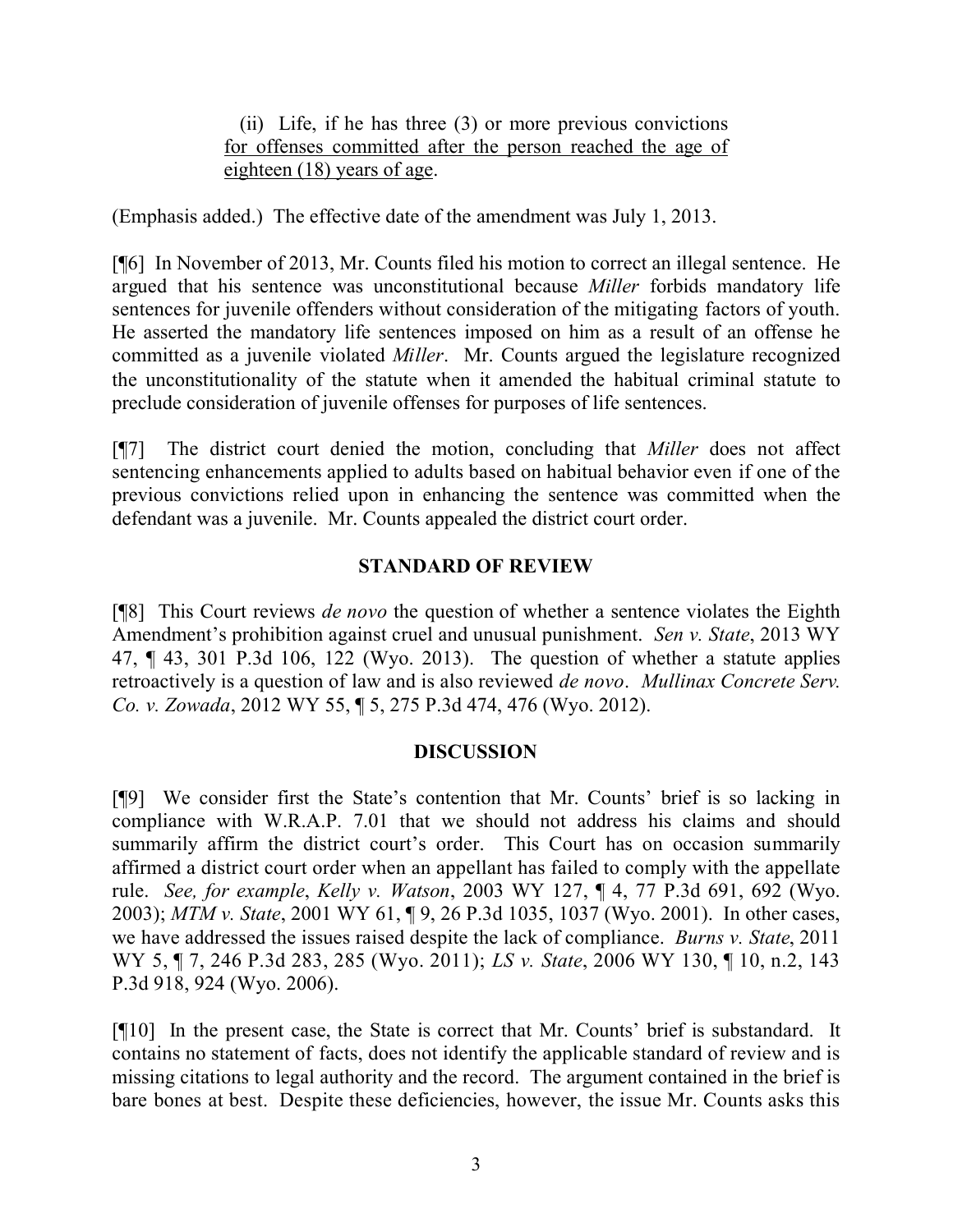Court to review is clear, and a decision by this Court is important because it will determine whether Mr. Counts' sentences to life in prison are sustainable. Under these circumstances, we decline to summarily affirm the district court's order.

[¶11] W.R.Cr.P. 35(a) allows a court to correct an illegal sentence at any time. "An illegal sentence is one which exceeds statutory limits, imposes multiple terms of imprisonment for the same offense, or otherwise violates the constitution or the law." *Simmons v. State*, 2009 WY 68, ¶ 10, 208 P.3d 1315, 1317 (Wyo. 2009); *Brown v. State*, 2004 WY 119, ¶ 7, 99 P.3d 489, 491 (Wyo. 2004). Whether a sentence is illegal is determined by interpreting the applicable statute or constitutional provision. *Brown*, ¶ 7, 99 P.3d at 491. The sentence at issue here is life imprisonment imposed pursuant to § 6- 10-201 as it existed prior to the 2013 amendment. As he did in district court, Mr. Counts contends the sentence violates the Eighth Amendment prohibition against cruel and unusual punishment because, contrary to the U.S. Supreme Court's holding in *Miller*, it was mandatory and did not allow for consideration of the mitigating factors of youth associated with the predicate juvenile conviction.

[¶12] The State responds that the mandatory life sentences imposed upon Mr. Counts resulted from the violent felony offenses he committed as an adult. The State contends *Miller* does not apply to sentence enhancements affecting adult offenders based upon their criminal history. Because the habitual criminal statute enhances punishment for the current crimes committed as an adult, and not prior crimes, the State asserts the *Miller* rationale simply is not pertinent.

[¶13] To reiterate, *Miller* held that "the Eighth Amendment forbids a sentencing scheme that mandates life in prison without the possibility of parole for juvenile offenders." *Miller*, 567 U.S.  $\qquad$ , 132 S. Ct. at 2469. In reaching this result, the Court relied on the foundational principle that formed the basis for two earlier decisions: "imposition of a State's most severe penalties on juvenile offenders cannot proceed as though they were not children." *Id.* at 2466, citing *Roper v. Simmons*, 543 U.S. 551, 125 S. Ct. 1183, 161 L. Ed. 2d 1 (2005) and *Graham v. Florida*, 560 U.S. 48, 130 S. Ct. 2011, 176 L. Ed. 2d 825 (2010). Again citing *Graham*, the Court in *Miller* said that imposing a sentence of life without the possibility of parole—the lengthiest possible incarceration—"'is an especially harsh punishment for a juvenile,' because he will almost inevitably serve 'more years and a greater percentage of his life in prison than an adult offender.' The penalty when imposed on a teenager, as compared with an older person, is therefore 'the same in name only." *Miller*, 567 U.S. \_\_, 132 S. Ct. at 2466 (citations omitted). For these reasons, the *Miller* court said a sentencing court must consider the particular facts "before depriving a [teenager] of any prospect of release from prison." *Id.* at 2469.

[¶14] The focus of *Miller* was on sentences of life without the possibility of parole for offenders under the age of eighteen. Under *Miller*, before sentencing a juvenile to life in prison without the opportunity for parole a sentencing court must consider the mitigating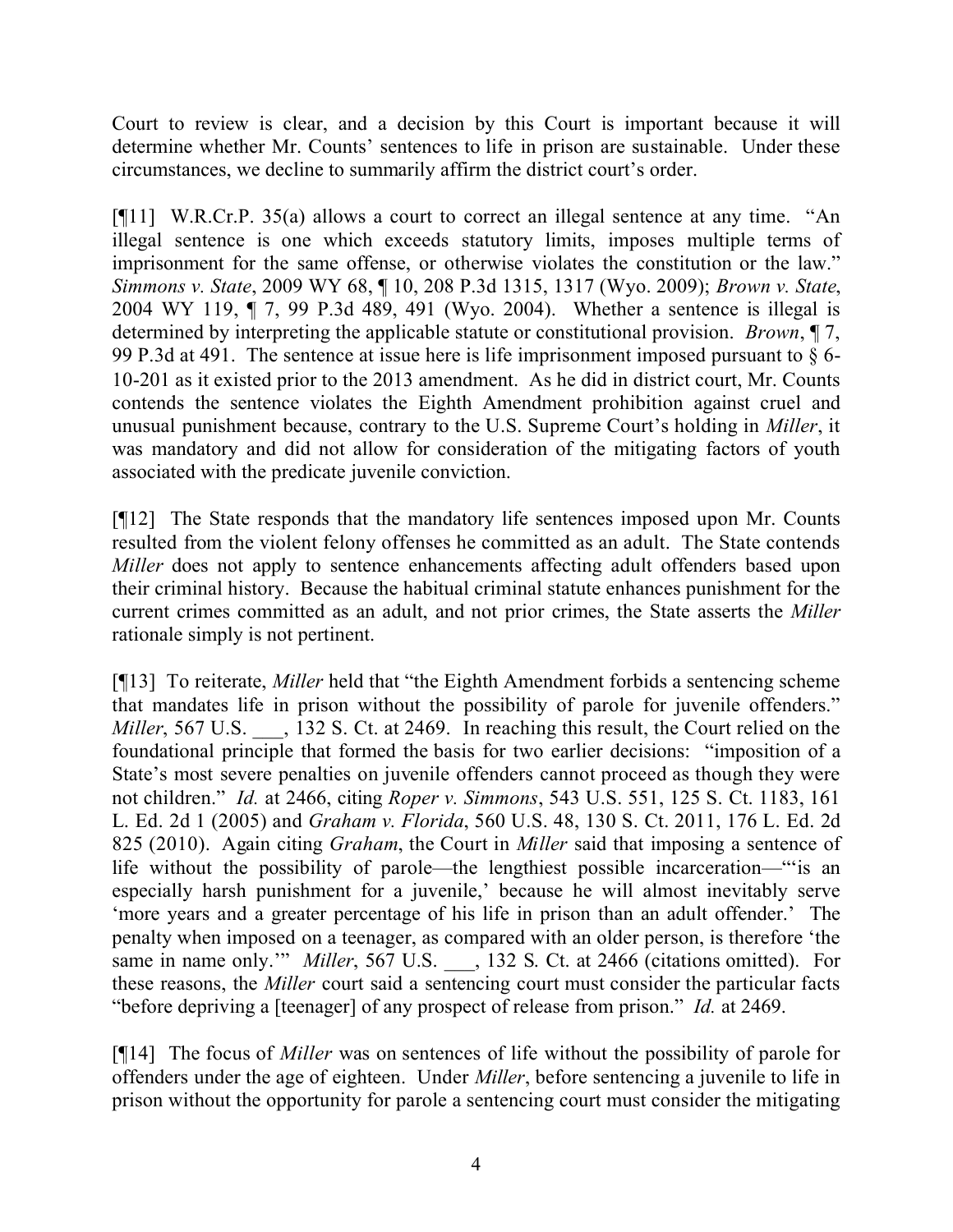factors of youth. *Miller* did not address adult sentences nor did it address habitual criminal statutes. We conclude that the *Miller* holding does not extend to adult sentences enhanced to life imprisonment based upon habitual criminal status.

[ $[15]$  We have found only two other cases addressing the precise issue before us.<sup>2</sup> The courts in those cases reached the same conclusion we have reached. In *U.S. v. Hoffman*, 710 F.3d 1228  $(11<sup>th</sup>$  Cir. 2013), the defendant was convicted as an adult of charges relating to drug trafficking. He had two prior felony convictions for drug offenses committed as a juvenile. For the adult convictions, he was sentenced to concurrent terms of life in prison based upon a federal statute providing that two prior felony drug convictions raise the mandatory minimum punishment for a third felony drug offense to life imprisonment. On appeal, Hoffman challenged the use of the juvenile convictions to enhance his adult sentence. The Court considered whether *Miller* applied to preclude use of the juvenile convictions for enhancement purposes and concluded,

> *Miller* is inapposite because it involved a juvenile offender facing punishment for a crime committed when he was a juvenile, and thus it focused on the reasons why it would be cruel and unusual for a juvenile to face a mandatory life sentence. Nothing in *Miller* suggests that an adult offender who has committed prior crimes as a juvenile should not receive a mandatory life sentence as an adult, after committing a further crime as an adult.

*Id*. at 1234.

 $\overline{a}$ 

[¶16] Similarly, in *State v. Lawson*, 90 A.3d 1 (Pa. 2014), the court declined to apply *Miller* to an adult offender who under a recidivist statute received a mandatory sentence of life without the possibility of parole based in part on a prior conviction for an offense he committed as a juvenile. In *Lawson*, the defendant argued that imposing the mandatory sentence required by the recidivist statute by using a prior juvenile conviction as a predicate offense violated *Miller*'s requirement that a sentencing court consider the mitigating qualities of youth and individual circumstances of the juvenile conduct before imposing a life sentence without the possibility of parole. The Court rejected the argument, concluding "*Miller* only addressed individuals who were juveniles when they committed the crime on which the current conviction is based." *Lawson*, 90 A.3d at 6.

<sup>&</sup>lt;sup>2</sup> The State cites *U.S. v. Hoffman*, 710 F.3d 1228 (11<sup>th</sup> Cir. 2013); *U.S. v. Orona*, 724 F.3d 1297 (10<sup>th</sup> Cir. 2013); *U.S. v. Hunter,* 735 F.3d 172 (4th Cir. 2013); and *U.S. v. Edwards*, 734 F.3d 850 (9th Circ. 2013) in support of its argument. Only *Hoffman* involved a life sentence. Although the courts in the other three cases held that *Miller* did not apply to sentences imposed on adults for adult offenses, none of them involved a sentence of life without the possibility of parole. For that reason, we do not find them to be controlling authority on the issue before us.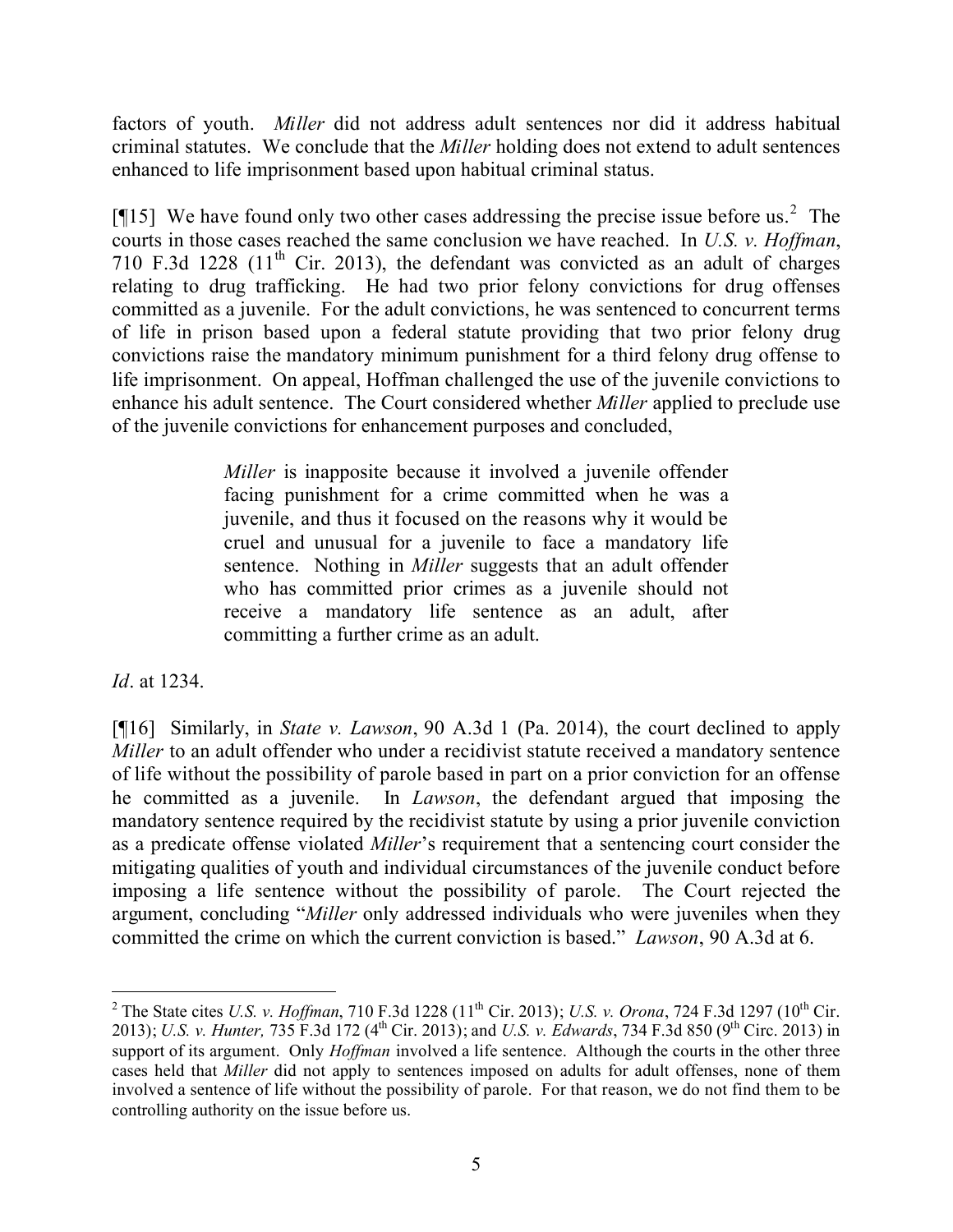[¶17] Under recidivist sentencing schemes, the enhanced punishment imposed for a current offense is not an additional penalty for earlier crimes but a stiffened penalty for the latest crime. *Riggs v. California*, 525 U.S. 1114, 1115-1116, 119 S. Ct. 890, 142 L. Ed. 2d 789 (1999). "A habitual criminal statute does not punish a defendant for his previous offenses but for his persistence in crime." *Urbigkit v. State*, 2003 WY 57, ¶ 56, 67 P.3d 1207, 1227 (Wyo. 2003), quoting *Kearns v. State*, 2002 WY 97, ¶ 24, 48 P.3d 1090, 1097-98 (Wyo. 2002). Given this distinction, the district court did not sentence Mr. Counts to life imprisonment for his juvenile conviction; rather, it enhanced his punishment for his convictions for the crimes he committed as an adult.

[¶18] The sentencing scheme at issue here did not mandate a life sentence for a juvenile. Mr. Counts was not a juvenile at the time he was sentenced. The mitigating factors of youth were simply not an issue when he was sentenced. Because kidnapping and aggravated burglary are violent felonies and Mr. Counts had twice previously been convicted on felony charges, the jury appropriately found he was a habitual criminal. Because Mr. Counts had three or more previous convictions, the district court was required to sentence him on these offenses to life in prison. He was not sentenced to life in prison for his juvenile offense. He was sentenced to life in prison for committing a fourth felony, and this time a violent one. It was the violence associated with the current felony that placed him within the parameters of the habitual criminal statute.

[¶19] Mr. Counts urges this Court to apply the 2013 amendment to § 6-10-201 retroactively so as to require resentencing without consideration of his juvenile conviction. Wyoming courts have long followed the rule that retrospective application of a statute to events occurring before its enactment is not favored. *Mullinax*, ¶ 6, 275 P.3d at 476, citing *Johnson v. Safeway Stores, Inc*., 568 P.2d 908, 914 (Wyo.1977). The legislature likewise has provided for prospective application of statutes and amendments. Wyo. Stat. Ann. § 8-1-107 (LexisNexis 2013) provides that an amendment to a statute does not affect pending civil or criminal proceedings unless expressly stated otherwise.

[ $[$ [20] The amendment to  $\S$  6-10-201 does not state that it is to be applied retroactively. Instead, the amendment provided for an effective date of July 2013, meaning the legislature intended it to apply after that date. Under the general rule disfavoring retroactive application absent an express statement to the contrary, the amended version of § 6-10-201 does not apply to Mr. Counts' sentence.

[¶21] Mr. Counts argues that there are exceptions to the rule against retroactive application of statutory amendments. Citing *Aden v. State*, 761 P.2d 88, 90 (Wyo. 1988), he asserts one such exception applies when a statute or amendment relates to procedure. In *Aden*, the amendment at issue set forth procedures for district courts to follow in determining whether to appoint an attorney to represent a defendant in a post-conviction relief proceeding. The Court concluded the amendment was procedural in tenor; therefore, on remand the district court must apply the amendment.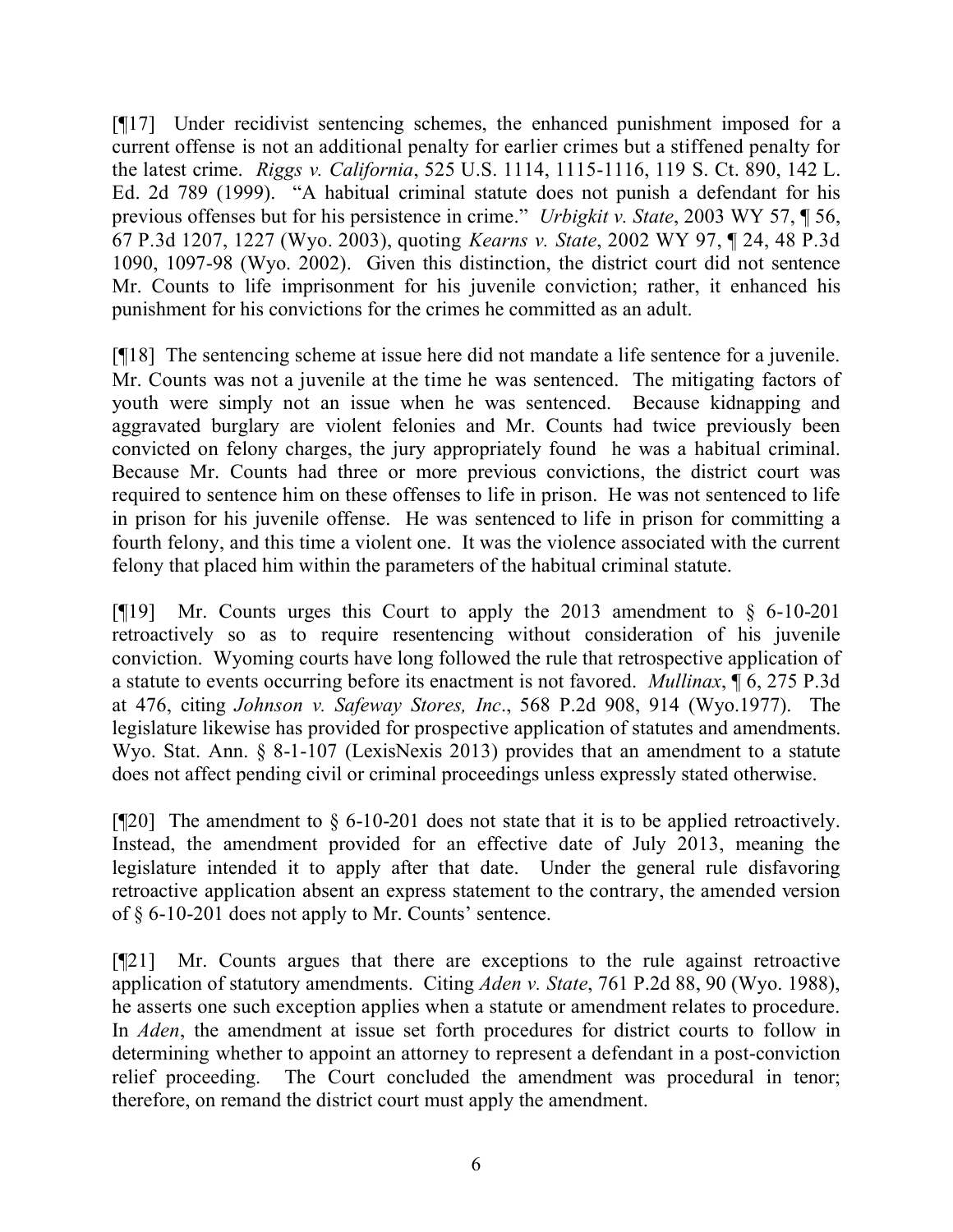[¶22] The fixing of prison terms for specific crimes involves a substantive penalogical judgment. *Bear Cloud I*, ¶ 64, 275 P.3d at 403, citing *Harmelin v. Michigan*, 501 U.S. 957, 998, 111 S. Ct. 2680, 115 L. Ed. 2d 836 (1991) (Kennedy, J. concurring in part and concurring in the judgment). Because the sentencing scheme found in  $\S$  6-10-201 is substantive, the exception recognized in *Aden* for procedural amendments does not apply.

[¶23] Mr. Counts asserts the Court in *Aden* also recognized an exception to the rule against retroactive application of statutes in situations where applying the statute prospectively only results in manifest injustice. He contends applying the former version of § 6-10-201 to him results in manifest injustice. Mr. Counts misunderstands the rule stated in *Aden*. The Court said: "The general rule is that a reviewing court will apply the law in effect at the time of its decision unless that approach results in manifest injustice or there is statutory direction or legislative history to the contrary." In support of this rule, the Court cited *Bradley v. School Board of City of Richmond*, 416 U.S. 696, 94 S. Ct. 2006, 40 L. Ed. 2d 476 (1974).

[¶24] *Bradley* was a class action suit brought against a school board to desegregate the schools. After the case was submitted to the appellate court, but before a decision was issued, Congress passed a law granting federal courts the authority to award reasonable attorney fees in school desegregation cases. The appellate court refused to retroactively apply the law to allow fees. The Supreme Court reversed, holding that a fee award was proper because the law took effect at the time the issue was on direct appeal to the appellate court, before a final judgment. *Bradley* 416 U.S. at 711. Similarly, in *Aden*, the statute at issue was amended while the case was on direct appeal to this Court. The Court concluded the district court had not complied with the old version of the statute and remanded the case but, in accord with *Bradley*, directed the district court to apply the amended statute—the statute in effect at the time of its decision.

[¶25] The significant distinction in *Bradley* and *Aden* is that those cases were on direct appeal. There had been no final disposition. Therefore, the new law was applied in reaching a final disposition. Here, final disposition occurred when Mr. Count's appeal was decided. *Engberg v. Meyer*, 820 P.2d 70, 76 (Wyo. 1991) ("When appeal has been exhausted, we hold the case to have been 'finally decided.'") The law in effect at the time Mr. Counts' case was finally decided required imposition of life sentences for the crimes Mr. Counts committed.

[¶26] Additionally, the discussion in *Bradley* about "manifest injustice" concerned whether it would be unjust to apply new law in a pending case that began before the new law took effect. For various reasons, the Court determined that applying the new statute and allowing attorney fees as part of final disposition of the case would not result in manifest injustice. *Bradley* did not address manifest injustice in the context of applying an amended statute retroactively to a case that was finally decided before the amendment.